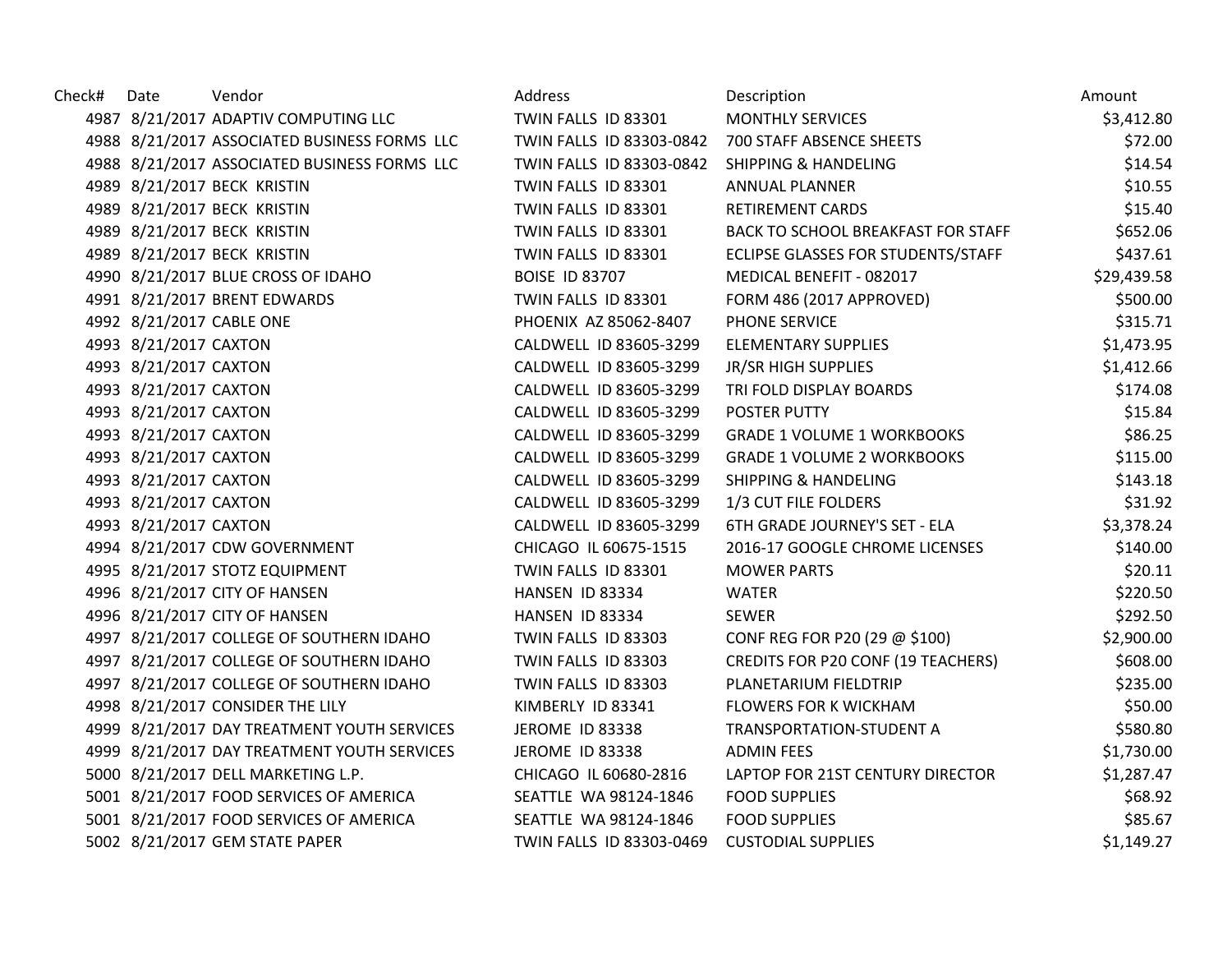| 5002 8/21/2017 GEM STATE PAPER               | TWIN FALLS ID 83303-0469 | <b>CUSTODIAL SUPPLIES</b>          | \$57.95      |
|----------------------------------------------|--------------------------|------------------------------------|--------------|
| 5002 8/21/2017 GEM STATE PAPER               | TWIN FALLS ID 83303-0469 | <b>MATS FOR UNDERNEATH CHAIRS</b>  | \$273.37     |
| 5002 8/21/2017 GEM STATE PAPER               | TWIN FALLS ID 83303-0469 | <b>CUSTODIAL SUPPLIES</b>          | \$1,558.23   |
| 5002 8/21/2017 GEM STATE PAPER               | TWIN FALLS ID 83303-0469 | <b>CUSTODIAL SUPPLIES</b>          | $-$13.60$    |
| 5002 8/21/2017 GEM STATE PAPER               | TWIN FALLS ID 83303-0469 | <b>CUSTODIAL SUPPLIES</b>          | \$3.52       |
| 5003 8/21/2017 GREAT AMERICA FINANCIAL SERV  | DALLAS TX 75266-0831     | <b>COPIER AGREEMENT-HS</b>         | \$137.00     |
| 5003 8/21/2017 GREAT AMERICA FINANCIAL SERV  | DALLAS TX 75266-0831     | <b>COPIER AGREEMENT-ELEM</b>       | \$138.00     |
| 5004 8/21/2017 HAFFNER'S LOCK & KEY          | TWIN FALLS ID 83301      | ** VOID **                         | \$0.00       |
| 5005 8/21/2017 Hansen School Dist #415       |                          | EMPLOYER SHARE MC & FICA - 082017  | \$11,372.34  |
| 5006 8/21/2017 Hansen School Dist #415       |                          | EMPLOYER SHARE PERSI - 082017      | \$18,883.57  |
| 5007 8/21/2017 Hansen School Dist. #415      |                          | PAYROLL - 082017                   | \$154,928.92 |
| 5008 8/21/2017 HOME DEPOT CREDIT SERV        | LOUISVILLE KY 40290-1030 | PAINT SUPPLIES FOR WEST END OF GYM | \$707.33     |
| 5009 8/21/2017 HOWELL ELAYNE                 | <b>EDEN ID 83325</b>     | <b>MAILING BULK PERMIT</b>         | \$225.00     |
| 5009 8/21/2017 HOWELL ELAYNE                 | <b>EDEN ID 83325</b>     | <b>NEWSLETTER MAILING</b>          | \$254.90     |
| 5009 8/21/2017 HOWELL ELAYNE                 | <b>EDEN ID 83325</b>     | IASBO RM CREDIT FOR ROOM           | $-531.98$    |
| 5010 8/21/2017 IDAHO STATE DEPT OF EDUCATION | BOISE ID 83720-0027      | TEACHER TO NEW CERTIFICATION       | \$100.00     |
| 5011 8/21/2017 IDAHO HS ACTIVITIES ASSOC.    | <b>BOISE ID 83704</b>    | SCHOOL BOARD MEMBER PASSES         | \$175.00     |
| 5011 8/21/2017 IDAHO HS ACTIVITIES ASSOC.    | <b>BOISE ID 83704</b>    | SUPERINTENDENT PASS                | \$35.00      |
| 5012 8/21/2017 IDAHO POWER                   | Seattle WA 98124-1966    | <b>FOOTBALL FIELD</b>              | \$9.88       |
| 5012 8/21/2017 IDAHO POWER                   | Seattle WA 98124-1966    | <b>IRRIGATION PUMP</b>             | \$366.40     |
| 5012 8/21/2017 IDAHO POWER                   | Seattle WA 98124-1966    | <b>JR/SR HIGH</b>                  | \$1,414.87   |
| 5012 8/21/2017 IDAHO POWER                   | Seattle WA 98124-1966    | ELEMENTARY                         | \$1,250.76   |
| 5012 8/21/2017 IDAHO POWER                   | Seattle WA 98124-1966    | PRESCHOOL                          | \$20.19      |
| 5012 8/21/2017 IDAHO POWER                   | Seattle WA 98124-1966    | <b>SOUTH MODULAR</b>               | \$16.72      |
| 5013 8/21/2017 INTEGRATED TECHNOLOGIES       | TWIN FALLS ID 83303-1843 | ELEMENTARY-XEROX                   | \$27.56      |
| 5013 8/21/2017 INTEGRATED TECHNOLOGIES       | TWIN FALLS ID 83303-1843 | HS FRONT OFFICE                    | \$1.20       |
| 5013 8/21/2017 INTEGRATED TECHNOLOGIES       | TWIN FALLS ID 83303-1843 | <b>HS FRONT OFFICE</b>             | \$0.48       |
| 5013 8/21/2017 INTEGRATED TECHNOLOGIES       | TWIN FALLS ID 83303-1843 | HS TEACHERS                        | \$37.20      |
| 5014 8/21/2017 INTERMOUNTAIN GAS             | <b>BOISE ID 83732</b>    | JR/SR HIGH                         | \$14.49      |
| 5014 8/21/2017 INTERMOUNTAIN GAS             | <b>BOISE ID 83732</b>    | ELEMENTARY                         | \$15.14      |
| 5014 8/21/2017 INTERMOUNTAIN GAS             | <b>BOISE ID 83732</b>    | PRESCHOOL                          | \$9.79       |
| 5014 8/21/2017 INTERMOUNTAIN GAS             | <b>BOISE ID 83732</b>    | AG BLDG                            | \$12.03      |
| 5015 8/21/2017 INTERSTATE BILLING SERVICE    | DECATUR AL 35609-2208    | AIR FILTER-BUS #7                  | \$91.77      |
| 5015 8/21/2017 INTERSTATE BILLING SERVICE    | DECATUR AL 35609-2208    | <b>RETURN</b>                      | $-539.90$    |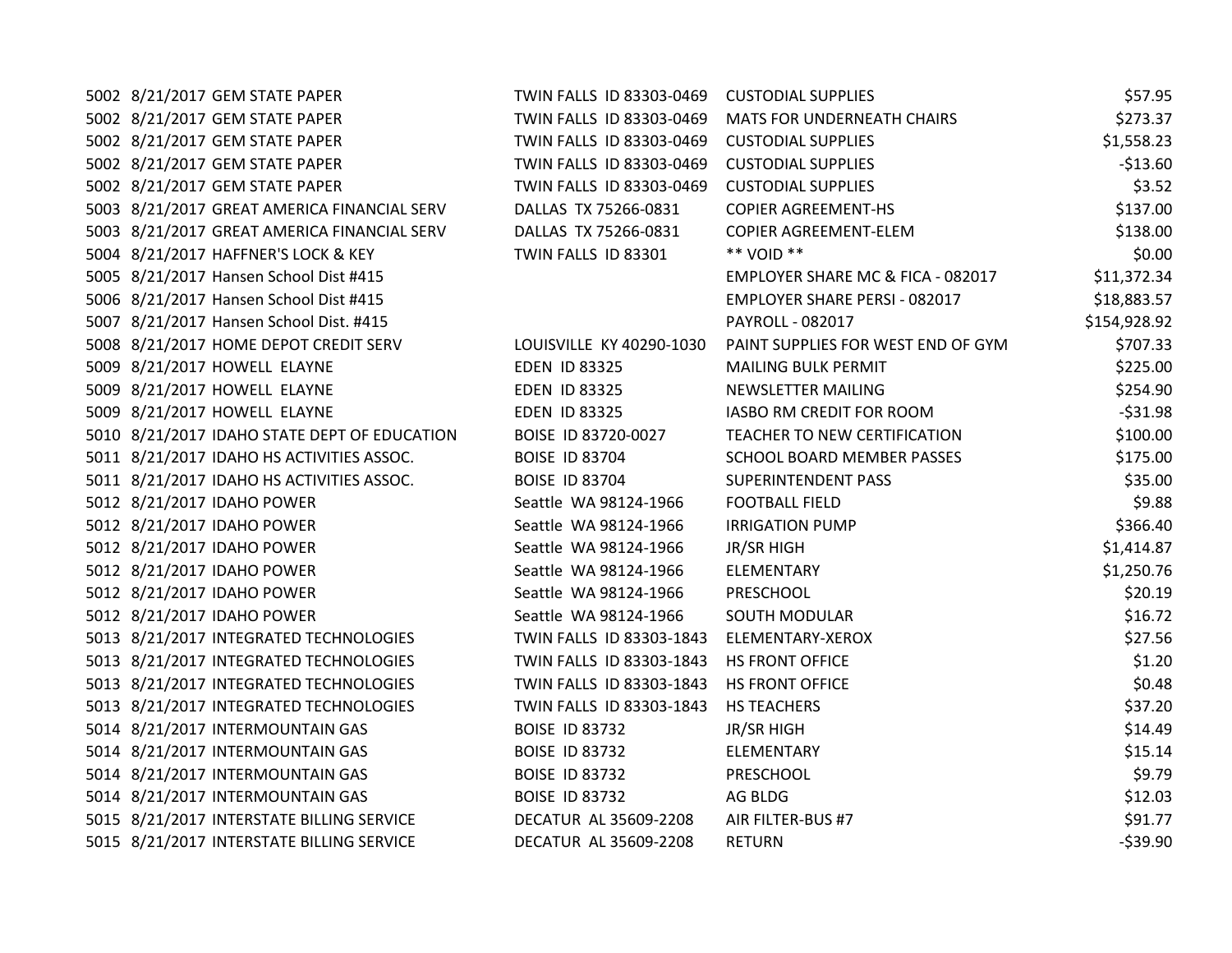5016 8/21/2017 LAKESHORE LEARNING MATERIALS CARSON CA 90895 5016 8/21/2017 LAKESHORE LEARNING MATERIALS CARSON CA 90895 5016 8/21/2017 LAKESHORE LEARNING MATERIALS CARSON CA 90895 5016 8/21/2017 LAKESHORE LEARNING MATERIALS CARSON CA 90895 5016 8/21/2017 LAKESHORE LEARNING MATERIALS CARSON CA 90895 5016 8/21/2017 LAKESHORE LEARNING MATERIALS CARSON CA 90895 5017 8/21/2017 LAMMERS TRUCK CENTER TWIN FALLS ID 83301 5017 8/21/2017 LAMMERS TRUCK CENTER TWIN FALLS ID 83301 5018 8/21/2017 MEADOW GOLD DAIRIES-BOISE DENVER CO 80271-0960 5019 8/21/2017 NAPA AUTO PARTS TWIN FALLS ID 83303-1425 5020 8/21/2017 PLATT BOSTON MA 02241-8759 5020 8/21/2017 PLATT 6020 805TON MA 02241-8759 5021 8/21/2017 RENTER CENTER TWIN FALLS ID 83301 5022 8/21/2017 SELECT SOURCE INC KIMBERLY ID 83341 5023 8/21/2017 SKINNER HEIDI TWIN FALLS ID 83301 5023 8/21/2017 SKINNER HEIDI TWIN FALLS ID 83301 5023 8/21/2017 SKINNER HEIDI TWIN FALLS ID 83301 5023 8/21/2017 SKINNER HEIDI TWIN FALLS ID 83301 5024 8/21/2017 STATE INSURANCE FUND BOISE ID 83720-0044 5024 8/21/2017 STATE INSURANCE FUND BOISE ID 83720-0044 5024 8/21/2017 STATE INSURANCE FUND BOISE ID 83720-0044 5025 8/21/2017 THE TIMES-NEWS TWIN FALLS ID 83301 5026 8/21/2017 VALLEY WIDE COOPERATIVE FULL STATE ROME ID 83338 5026 8/21/2017 VALLEY WIDE COOPERATIVE FROME ID 83338 5027 8/21/2017 VERIZON WIRELESS DALLAS TX 75266-0108 5028 8/21/2017 STANDARD PRINTING SOLUTIONS TWIN FALLS ID 83301 5028 8/21/2017 STANDARD PRINTING SOLUTIONS TWIN FALLS ID 83301 5028 8/21/2017 STANDARD PRINTING SOLUTIONS TWIN FALLS ID 83301 5028 8/21/2017 STANDARD PRINTING SOLUTIONS TWIN FALLS ID 83301 5028 8/21/2017 STANDARD PRINTING SOLUTIONS TWIN FALLS ID 83301 5029 8/21/2017 PSI ENVIRONMENTAL TWIN FALLS ID 83301-7873 5029 8/21/2017 PSI ENVIRONMENTAL TWIN FALLS ID 83301-7873 5030 8/21/2017 DIXON FIRE PROTECTION LLC KIMBERLY ID 83341 5030 8/21/2017 DIXON FIRE PROTECTION LLC KIMBERLY ID 83341

| TRADITIONAL NAME PLATES (1 SET)       | \$5.59      |
|---------------------------------------|-------------|
| DAILY MATH GRADF 1 JOURNAL            | \$3.99      |
| DAILY LANGUAGE GRADE 1 JOURNAL        | \$3.99      |
| <b>GRADE 1 PROJECT BASED LEARNING</b> | \$49.99     |
| DAILY READING GRADE 1 JOURNAL         | \$3.99      |
| DAILY READING COMPREHENSION           | \$29.99     |
| <b>REPAIRS TO BUS #6</b>              | \$4,380.55  |
| REPLACE BRAKE PADS & DRUMS-#7         | \$781.38    |
| DAIRY PRODUCTS                        | \$175.31    |
| OIL FILTER/TRANS FILTER/OIL/LAMPS     | \$436.73    |
| <b>BULBS FOR FOOTBALL FIELD</b>       | \$190.90    |
| CREDIT                                | $-576.36$   |
| LIFT FOR PAINTING WEST SIDE OF GYM    | \$975.20    |
| <b>SPRAYER HEADS</b>                  | \$19.74     |
| <b>TREATS FOR OPEN HOUSE</b>          | \$87.91     |
| <b>CAUTION TAPE</b>                   | \$5.82      |
| MILEAGE - NEW ZEALAND MATH TRAINIG    | \$120.84    |
| <b>MEALS</b>                          | \$17.00     |
| PREMIUM FOR TRANSPORTATION            | \$2,480.00  |
| <b>PREMIUM FOR EMPLOYEE'S</b>         | \$20,525.00 |
| AUDIT PREMIUM ADJUSTMENT              | \$872.00    |
| AD FOR MAINTENANCE OPENING            | \$57.55     |
| <b>GROUNDS FUEL</b>                   | \$73.77     |
| <b>GAS CREDIT</b>                     | $-58.22$    |
| <b>IPAD</b>                           | \$30.02     |
| <b>FACULTY HANDBOOKS</b>              | \$53.70     |
| <b>ELEMENTARY HANDBOOKS</b>           | \$321.60    |
| <b>JR/SR HIGH HANDBOOKS</b>           | \$308.80    |
| <b>CLASSIFIED HANDBOOKS</b>           | \$38.15     |
| <b>NEWSLETTERS</b>                    | \$959.20    |
| <b>JR/SR HIGH</b>                     | \$165.80    |
| <b>ELEMENTARY</b>                     | \$69.90     |
| EXTINGUISHER YEARLY MAINTENANCE       | \$124.00    |
| <b>6 YR MAINTENANCE</b>               | \$80.00     |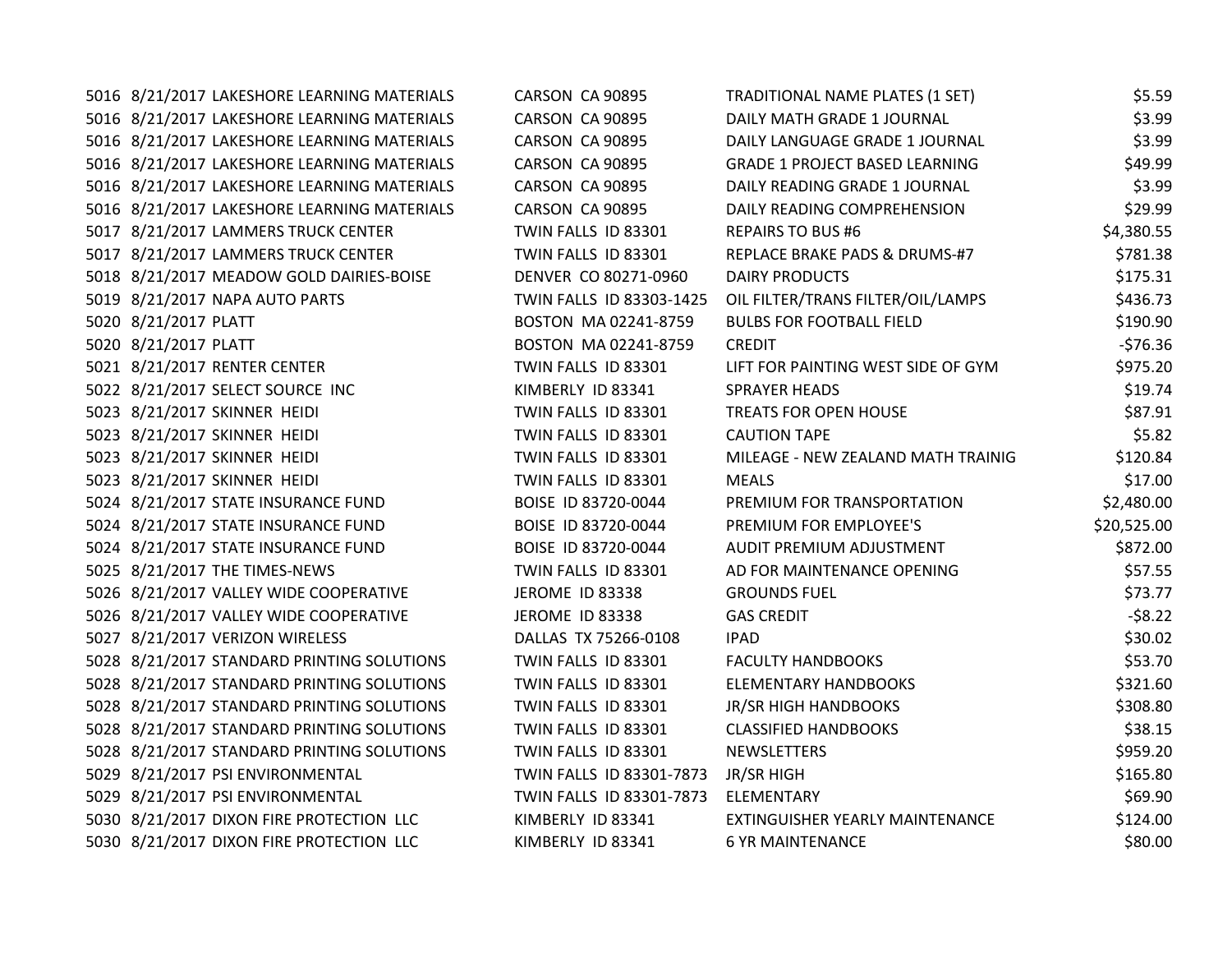8/21/2017 DIXON FIRE PROTECTION LLC KIMBERLY ID 83341 12 YR HYDRO TEST \$200.00 8/21/2017 NORTHERN HARDWOOD CO INC DEER PARK WA 99006-0499 RESURFACING THE GYM FLOOR \$3,000.00 8/21/2017 LEARNING A-Z CHICAGO IL 60673-1239 1 YR LICENSE FOR RAZKIDS \$1,709.10 8/21/2017 LES SCHWAB TWIN FALLS ID 83301-4830 6 TIRES FOR BUS #7 \$1,875.20 8/21/2017 ALARM STAR KETCHUM ID 83340 HEAT DETECTORS IN AG BLDG \$330.56 8/21/2017 ALARM STAR KETCHUM ID 83340 CONNECTING FIRE ALARM TO AG/PRE SCHOOL \$847.50 8/21/2017 KELLY KAYLA BUHL ID 83316 PRECALCULUS BOOKS \$308.76 8/21/2017 SCHOOL TECH SUPPLY PHOENIX AZ 85062-2999 DESKTOP COMPUTERS (HS) \$2,900.00 8/21/2017 SCHOOL TECH SUPPLY PHOENIX AZ 85062-2999 SHIPPING \$250.00 8/21/2017 IDAHO DEPT OF EDUCATION BOISE ID 83720-0027 SDE REGIONAL PRE-SERVICE TRAINING \$50.00 8/21/2017 NOVAK CASSANDRA TWIN FALLS ID 83301 BUS DRIVER MEALS \$13.00 5039 8/21/2017 BARNES DON **KIMBERLY ID 83341** MILEAGE TO MECH CONF \$152.64 8/21/2017 BARNES DON KIMBERLY ID 83341 MEALS \$15.75 8/21/2017 KUYKENDALL MELISSA KIMBERLY ID 83341 \*\* VOID \*\* \$0.00 8/21/2017 LOCKWOOD SPRINKLERS & SPRAYING HANSEN ID 83334 REPLACED VALVE \$70.00 8/21/2017 MOBYMAX PITTSBURGH PA 15251 LICENSE FOR 1 YR \$699.00 8/21/2017 TEK-HUT TWIN FALLS ID 83301 INTERNET SERVICES \$1,500.00 8/21/2017 GREAT MINDS-ORDER MANAGEMENT WASHINGTON DC 20003 GRADE 1 STUDENT WORKBOOKS SET (MOD \$780.00 8/21/2017 GREAT MINDS-ORDER MANAGEMENT WASHINGTON DC 20003 GRADE 5 MODULES 1 & 2 \$270.00 8/21/2017 GREAT MINDS-ORDER MANAGEMENT WASHINGTON DC 20003 GRADE 5 MODULES 3 & 4 \$270.00 8/21/2017 GREAT MINDS-ORDER MANAGEMENT WASHINGTON DC 20003 SHIPPING \$92.40 8/21/2017 REALLY GOOD STUFF INC MONROE CT 06468 CLIPBOARD STAND \$29.99 5045 8/21/2017 REALLY GOOD STUFF INC MONROE CT 06468 STORE MORE DUAL POCKET STORE S179.76 8/21/2017 REALLY GOOD STUFF INC MONROE CT 06468 CRAZY CIRCLES LESSON & GRADE \$23.98 5045 8/21/2017 REALLY GOOD STUFF INC MONROE CT 06468 DELUXE SPIRAL DRAW & WRITE \$95.76 8/21/2017 REALLY GOOD STUFF INC MONROE CT 06468 LITERATURE CIRCLE POCKET CHART \$31.99 8/21/2017 REALLY GOOD STUFF INC MONROE CT 06468 STUDENT DESK NAMEPLATES (1 SET) \$23.70 8/21/2017 REALLY GOOD STUFF INC MONROE CT 06468 CHALKBOARD BRIGHT POCKET \$21.99 5045 8/21/2017 REALLY GOOD STUFF INC THE MONROE CT 06468 COUPON - S10.00 - \$10.00 5045 8/21/2017 REALLY GOOD STUFF INC MONROE CT 06468 SHIPPING & HANDELING \$35.75 8/21/2017 ZANER-BLOSER INC COLUMBUS OH 43216-6764 HANDWRITING GRADE K \$252.77 8/21/2017 ZANER-BLOSER INC COLUMBUS OH 43216-6764 SHIPPING & HANDELING \$22.75 8/21/2017 U.S. POSTAL SERVICE PREPAID POSTAGE FOR POSTAGE METER \$800.00 8/21/2017 CLASSROOM DIRECT CHICAGO IL 60693-0326 SHIPPING & HANDELING \$9.95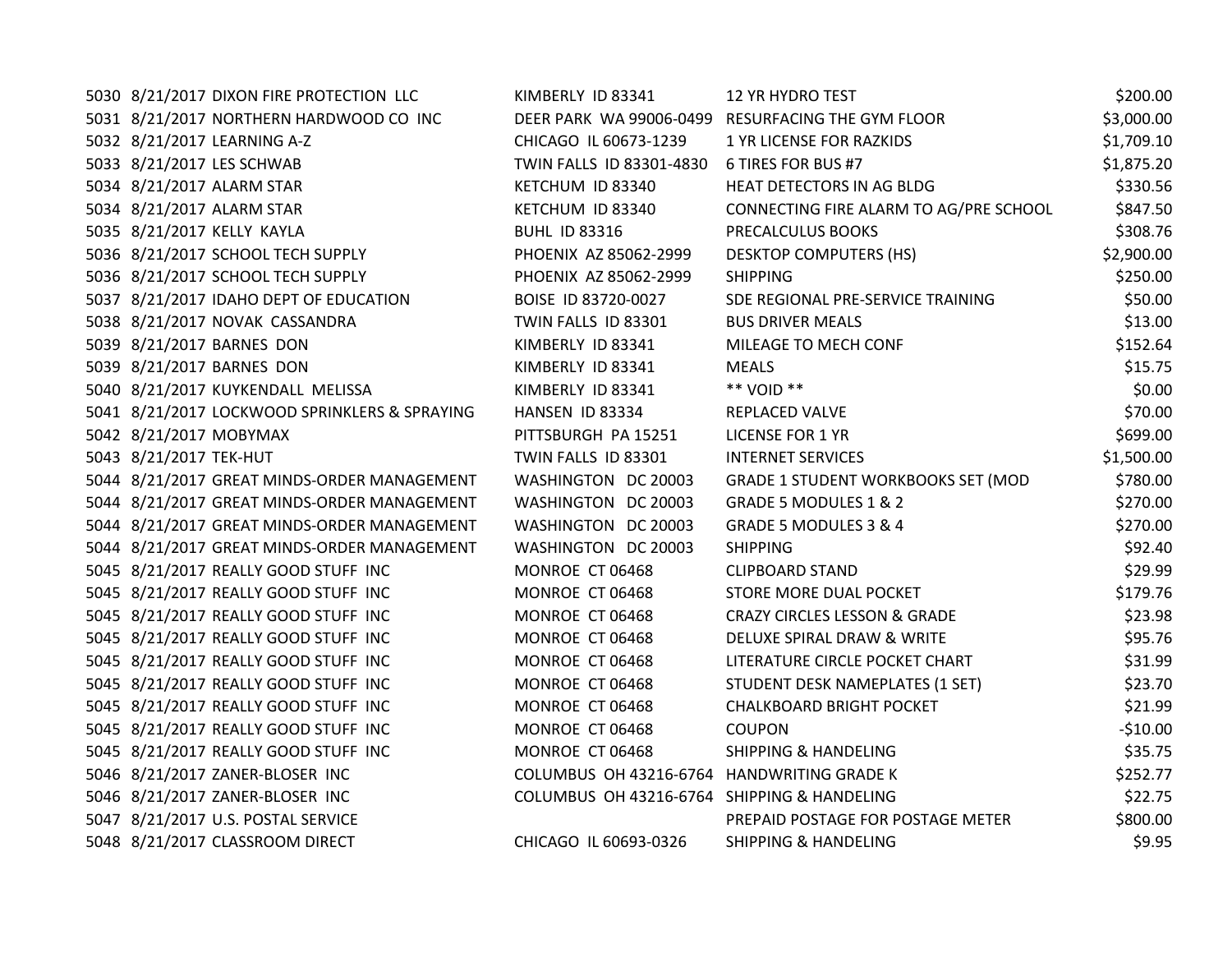| 5048 8/21/2017 CLASSROOM DIRECT            | CHICAGO IL 60693-0326    | TWO-POCKET FOLDER W/O FASTENERS (P     | \$8.25      |
|--------------------------------------------|--------------------------|----------------------------------------|-------------|
| 5048 8/21/2017 CLASSROOM DIRECT            | CHICAGO IL 60693-0326    | FILE FOLDERS ASST COLORS (PK OF 10     | \$11.15     |
| 5049 8/21/2017 VISA                        | TWIN FALLS ID 83303-0249 | 2016-17 ELEM BOOKS                     | \$16.66     |
| 5049 8/21/2017 VISA                        | TWIN FALLS ID 83303-0249 | <b>ELEM OFFICE SUPPLIES</b>            | \$78.57     |
| 5049 8/21/2017 VISA                        | TWIN FALLS ID 83303-0249 | MECH CONF HOTEL                        | \$356.37    |
| 5049 8/21/2017 VISA                        | TWIN FALLS ID 83303-0249 | DRINKING/BOTTLE FOUNTAIN               | \$1,014.00  |
| 5049 8/21/2017 VISA                        | TWIN FALLS ID 83303-0249 | DIRECTOR SUPPLIES-SUMMER SCHOOL        | \$310.94    |
| 5049 8/21/2017 VISA                        | TWIN FALLS ID 83303-0249 | FIELD TRIP TO SHOSHONE ICE CAVES       | \$180.00    |
| 5049 8/21/2017 VISA                        | TWIN FALLS ID 83303-0249 | <b>IASBO CONF HOTEL-E HOWELL</b>       | \$262.16    |
| 5049 8/21/2017 VISA                        | TWIN FALLS ID 83303-0249 | <b>HS SUPPLIES</b>                     | \$253.82    |
| 5049 8/21/2017 VISA                        | TWIN FALLS ID 83303-0249 | <b>MOWER &amp; SPRINKLER SUPPLIES</b>  | \$92.42     |
| 5049 8/21/2017 VISA                        | TWIN FALLS ID 83303-0249 | <b>ELEM TEACHING SUPPLIES</b>          | \$1,168.47  |
| 5049 8/21/2017 VISA                        | TWIN FALLS ID 83303-0249 | <b>DISTRICT OFFICE SUPPLIES</b>        | \$6.94      |
| 5050 8/21/2017 RIKIM INC                   | KIMBERLY ID 83341        | REDO LIGHTS AT ELEMENTARY              | \$7,886.30  |
| 5051 8/21/2017 EASTMAN MARISA              | <b>BUHL ID 83316</b>     | REIMBURSEMENT FOR P20 CREDITS          | \$60.00     |
| 5052 8/21/2017 ABECEDARIAN                 | AUSTIN TX 78709-2843     | <b>SHIPPING</b>                        | \$10.00     |
| 5052 8/21/2017 ABECEDARIAN                 | AUSTIN TX 78709-2843     | MAGNETIC LOWER-CASE ENGLISH LETTER     | \$37.80     |
| 5053 8/21/2017 TOUCH BOARDS                | LONG BRANCH NJ 07740     | <b>SHIPPING</b>                        | \$20.88     |
| 5053 8/21/2017 TOUCH BOARDS                | LONG BRANCH NJ 07740     | <b>INFOCUS IN119HDx</b>                | \$521.42    |
| 5054 8/21/2017 SCHOOL MATE                 | KEARNEY NE 68848-2110    | <b>SHIPPING &amp; HANDELING</b>        | \$12.25     |
| 5054 8/21/2017 SCHOOL MATE                 | KEARNEY NE 68848-2110    | <b>5TH GRADE PLANNERS</b>              | \$122.50    |
| 5055 8/21/2017 HERNANDEZ DACIA             | HANSEN ID 83334          | SUPPLIES FOR SCIENCE ACTIVITY          | \$52.26     |
| 5055 8/21/2017 HERNANDEZ DACIA             | HANSEN ID 83334          | SALES TAX ON SUPPLIES                  | \$7.13      |
| 5055 8/21/2017 HERNANDEZ DACIA             | HANSEN ID 83334          | SUPPLIES FOR GARDENING ACTIVITY        | \$66.57     |
| 5056 8/21/2017 BURKS TRACTOR CO INC        | TWIN FALLS ID 83301      | KUBOTA BX 2670 TRACTOR                 | \$12,246.67 |
| 5056 8/21/2017 BURKS TRACTOR CO INC        | TWIN FALLS ID 83301      | <b>MOWER DECK</b>                      | \$1,997.66  |
| 5056 8/21/2017 BURKS TRACTOR CO INC        | TWIN FALLS ID 83301      | <b>LOADER</b>                          | \$2,607.67  |
| 5056 8/21/2017 BURKS TRACTOR CO INC        | TWIN FALLS ID 83301      | <b>REAR BLADE</b>                      | \$686.00    |
| 5056 8/21/2017 BURKS TRACTOR CO INC        | TWIN FALLS ID 83301      | SPRAYER                                | \$1,280.00  |
| 5057 8/21/2017 VOLLEYBALLUSA.COM           | REDMOND WA 98052         | <b>SHIPPING &amp; HANDELING</b>        | \$238.10    |
| 5057 8/21/2017 VOLLEYBALLUSA.COM           | REDMOND WA 98052         | UTP ALUMINUM COLLEGIATE VOLLEYBALL NET | \$2,100.00  |
| 5058 8/21/2017 CAMPBELL HEIDI              |                          | SUPPLIES FOR CSI SCIENCE ACTIVITY      | \$51.57     |
| 5059 8/21/2017 DOUG HEMINGWAY CONSTRUCTION | TWIN FALLS ID 83301      | STORM DRAINS/PRESCHOOL WALK WAY        | \$3,600.00  |
| 5060 8/21/2017 STANDLEY LARK               |                          | P20 CREDIT THROUGH NNU                 | \$60.00     |